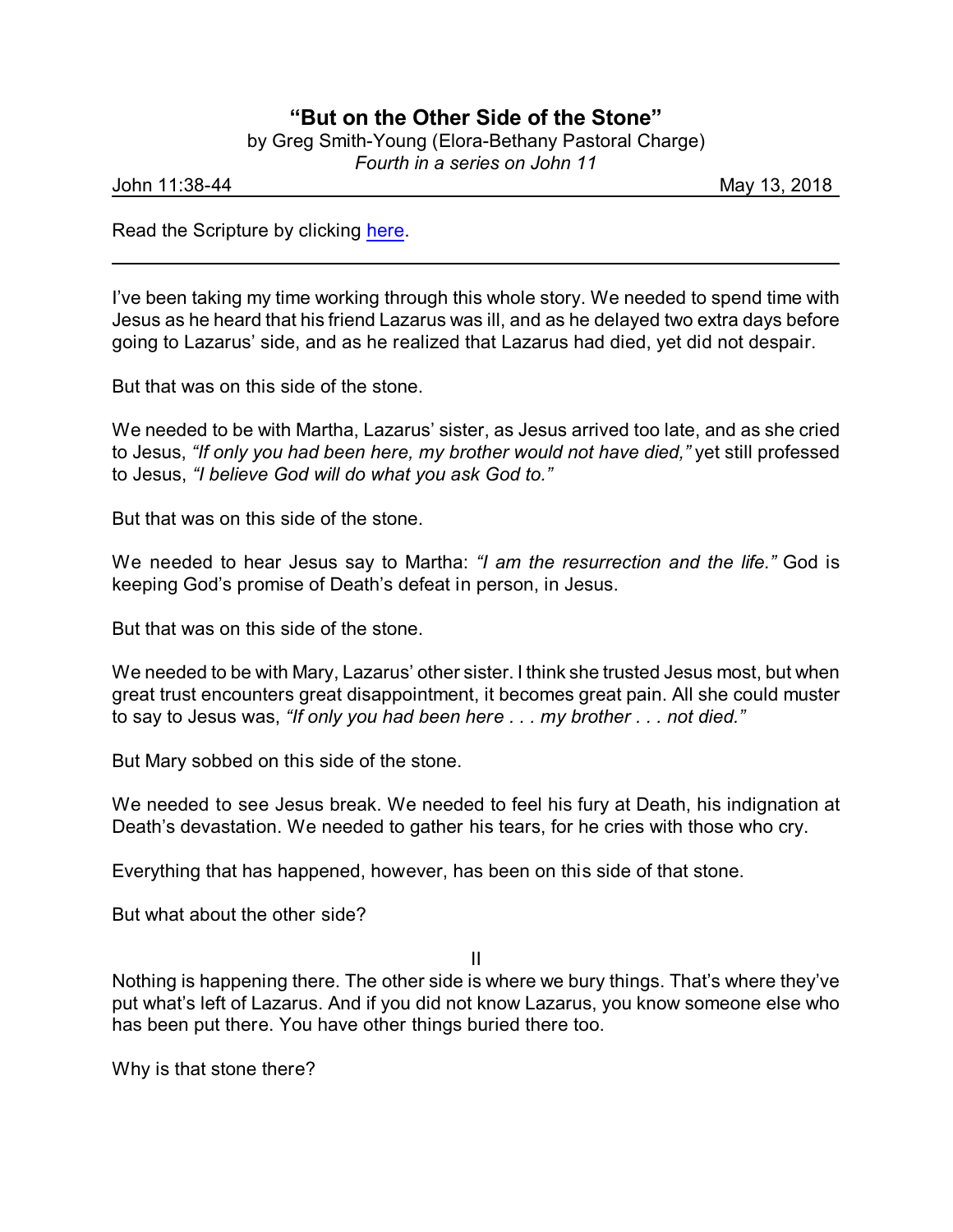Hard, and heavy, and lifeless, we put it there to keep us away from what's on the other side of the stone.

On this side is life. Sure, you know life can be hard. Life has its pains, sufferings and sorrows. But on the other side of the stone? Only death.

Sure, on this side there are tears: Martha's tears, Mary's tears, our tears, Jesus' tears. But on the other side of the stone? Corpses don't cry. I'd rather have the tears.

Sure, on this side there are disappointments and doubts. But on the other side everything is certain and confident: the certainty of decay, the confidence of corruption.

On this side, stories continue to be told. Fires of hope have oxygen, and continue to flame. Tomorrow is always coming. The sun is always rising. The birds will be singing. And you can be breathing in the freshness of spring.

But on the other side of the stone, it just stinks.

III

It's not just the dead. The other side of the stone is for anything we cannot deal with anymore.

I cannot undo what I did. I cannot unvoice what I said. It stinks! So I put it in and stone-shut it up.

I can't face what he did to me. I can't deal with what she said to me. So I put it in and stone-shut it up.

Stories of human suffering. Statistics of human nastiness. The magnitude of creation in crisis. The casual cruelty, the leisurely lying. I cannot deal with it. I don't want to smell it any more. So I put it in and stone-shut it up.

Though there's a problem with that. All that stuff in there . . . is us. That's stuff we do to each other. Stuff I do. Stuff done to me. It's who we are. What we try to shut away from us, it's us. What stinks, it's me.

Lazarus is decaying with his ancestors. Tombs were family affairs. As they lay him in there, they had to know that, someday soon, their bones would mingle with his on the other side of the stone.

It's us.

Now, don't get me wrong. The stone serves a purpose. Better to have dead Lazarus and, someday, dead us — in there than out here. And some things we simply cannot deal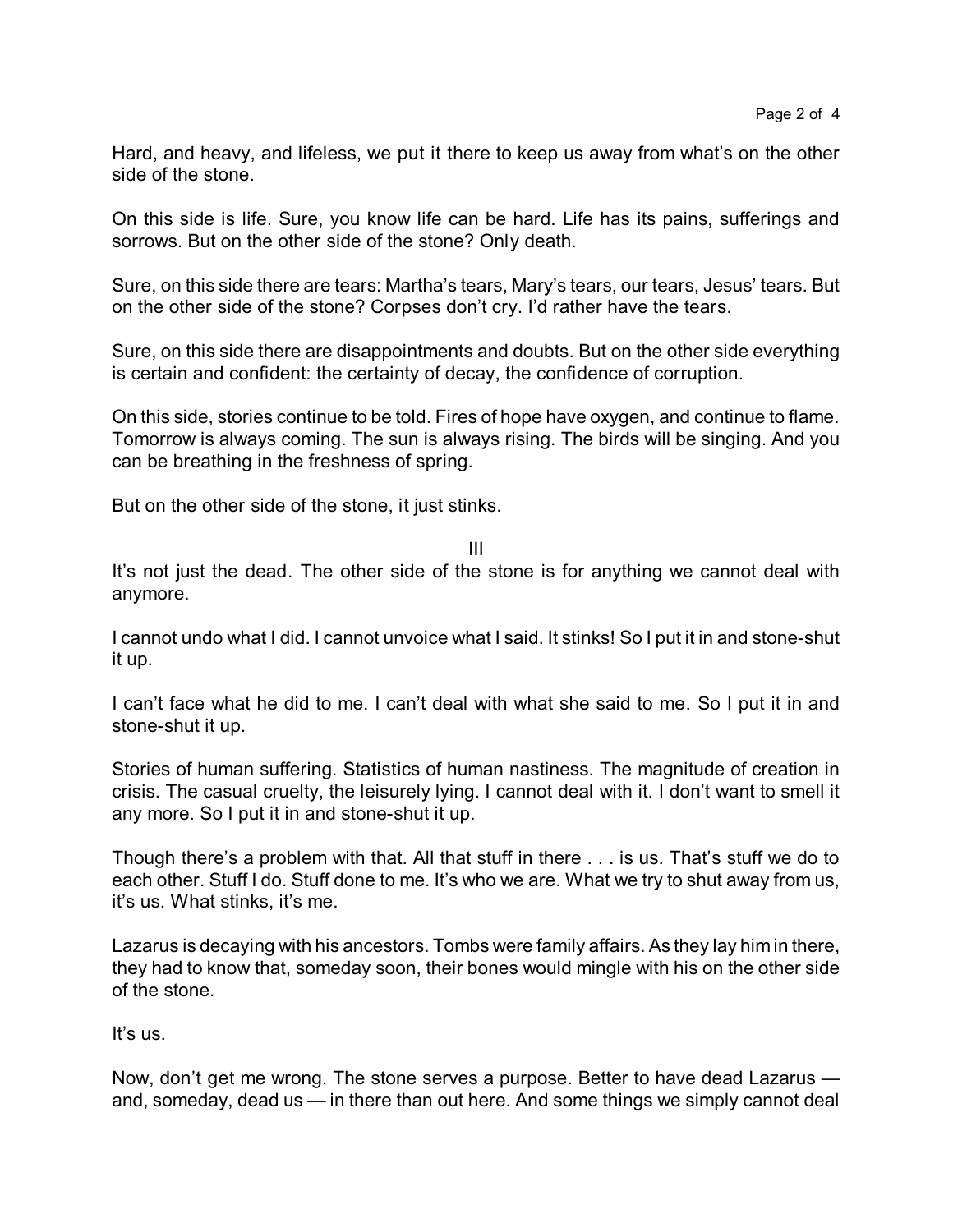with, and need to put inside.

Still, the stone is an illusion, a polite fiction. It doesn't really keep us out. Not forever.

"Take it away!"

*"But Jesus, on the other side of the stone it stinks. Lazarus . . . four days . . . in there . . . stinks. All the stuff that I've put in there . . . the stuff I can't deal with . . . my stuff that is hopeless . . . the decay and corruption . . . stinks!* 

*"Ah,"* Jesus says, *"but I told you. You are going to see God's glory. You are going to see God at work. You are going to see what God has already been doing. But to see,"* Jesus says, *"you gotta take away the stone!*

They take it away.

The Good Shepherd who calls his sheep by name, the Resurrection and the Life, gives a shout that roars around the world: *Lazarus! Come out!*

Lazarus comes out.

From the other side of the stone, back to this side, Life's side, Lazarus comes out.

Jesus shouts Death down, and Lazarus comes out!

V

Now, if for a few moments we can take our eyes off of Lazarus — and, really, can we we will notice some things.

Notice that Jesus is not a one-man show. Remember in the Bible reading, him praying? He is the Son of the Father, flowing with the Spirit. God the Trinity is at work gloriously in all of this, in everything.

Notice how Jesus turns to us, too. He calls on folks to move away the stone. He calls on folks to unwrap the burial cloths from Lazarus. When Jesus is working at bringing life into someone's death, he will use us. There are stones we can remove for someone. There are cloths we can unwrap from someone. Jesus brings us into what he is doing.

Still, though, remember we don't do the raising. Moving the stone away won't help —it would be foolish, actually— if Jesus does not pour life into the grave. Unwrapping the cloths won't help —it would be gross, actually— if Jesus does not first raise the dead.

IV